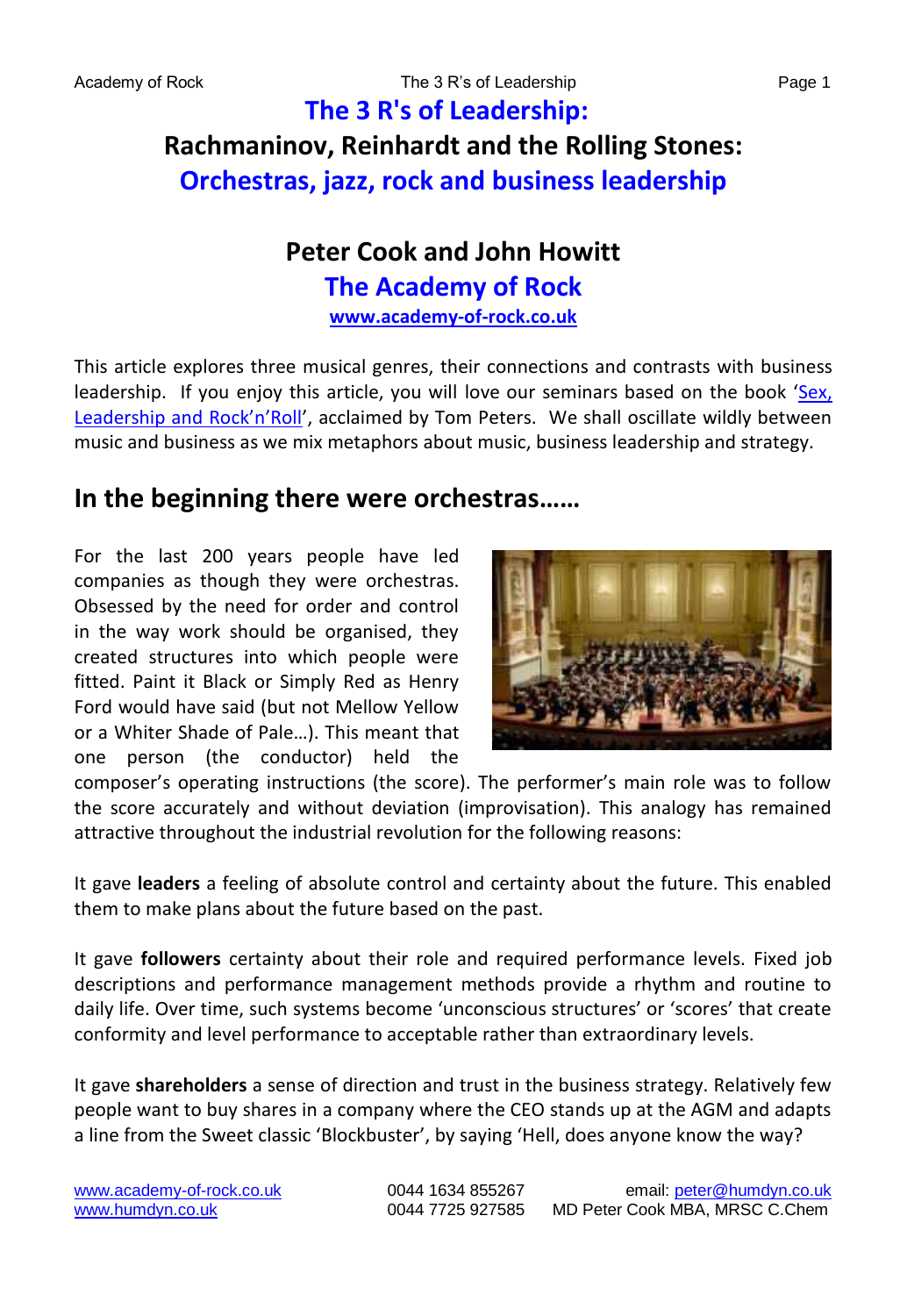The orchestra analogy is essentially about conformity in terms of 'getting it right' and collaboration around a set of instructions, in other words 'doing what you are told.' Group identity is more important than individual stardom in an orchestra. The main questions an orchestra must ask itself are: 'Did we get it right?' and 'Did we give a good rendition of the composer's idea?'

The orchestra analogy is useful at work when: The business environment and product / service mix is simple and stable and; staff expectations of work and its meaning are consistent. But, I ask you, how many enterprises fit this profile in the 21st Century? It also assumes that the conductor (the CEO) has the right sheet music, is supremely good at conducting and that the orchestra members are very good at following a pre-planned score. The orchestra analogy is increasingly out of step with the way that innovative businesses get things done, because the CEO usually does not and cannot know everything required for establishing a top down strategy. At best they only have some of the sheet music, or, even worse, might be using an outdated score. They may also be better at playing than conducting.

So, the orchestral analogy has some limitations in the modern context of complexity and chaos and what we expect of our leaders. So, what else is out there? Let there be jazz …

### **… and then there was jazz**

John Kao noted the connections between jazz and leadership in his book Jamming: The Art and Discipline of Business Creativity. Kao is a Harvard Business School professor, a jazz musician, has a PhD in psychiatry from Yale University and a successful career in Hollywood. He points out that creativity is fuelled by contradictions: between discipline and freedom; convention and experiment; old and new; familiar and



strange; expert and naïve; power and desire. He points out that leaders should not try to resolve contradictions but work with them. This is very valuable advice indeed.

However, Kao's vision is mostly about genius level creativity – he uses Charlie Parker amongst his examples of successful freeform jazz musicians who operates at the 'edge of chaos.' You have to be a brilliant player to be able to do this and this points to one difficulty with the jazz analogy at work; that much business creativity is quite ordinary and does not always require or value genius level contributions – Have you ever tried to get experts to work together in a University? So, what is the middle ground?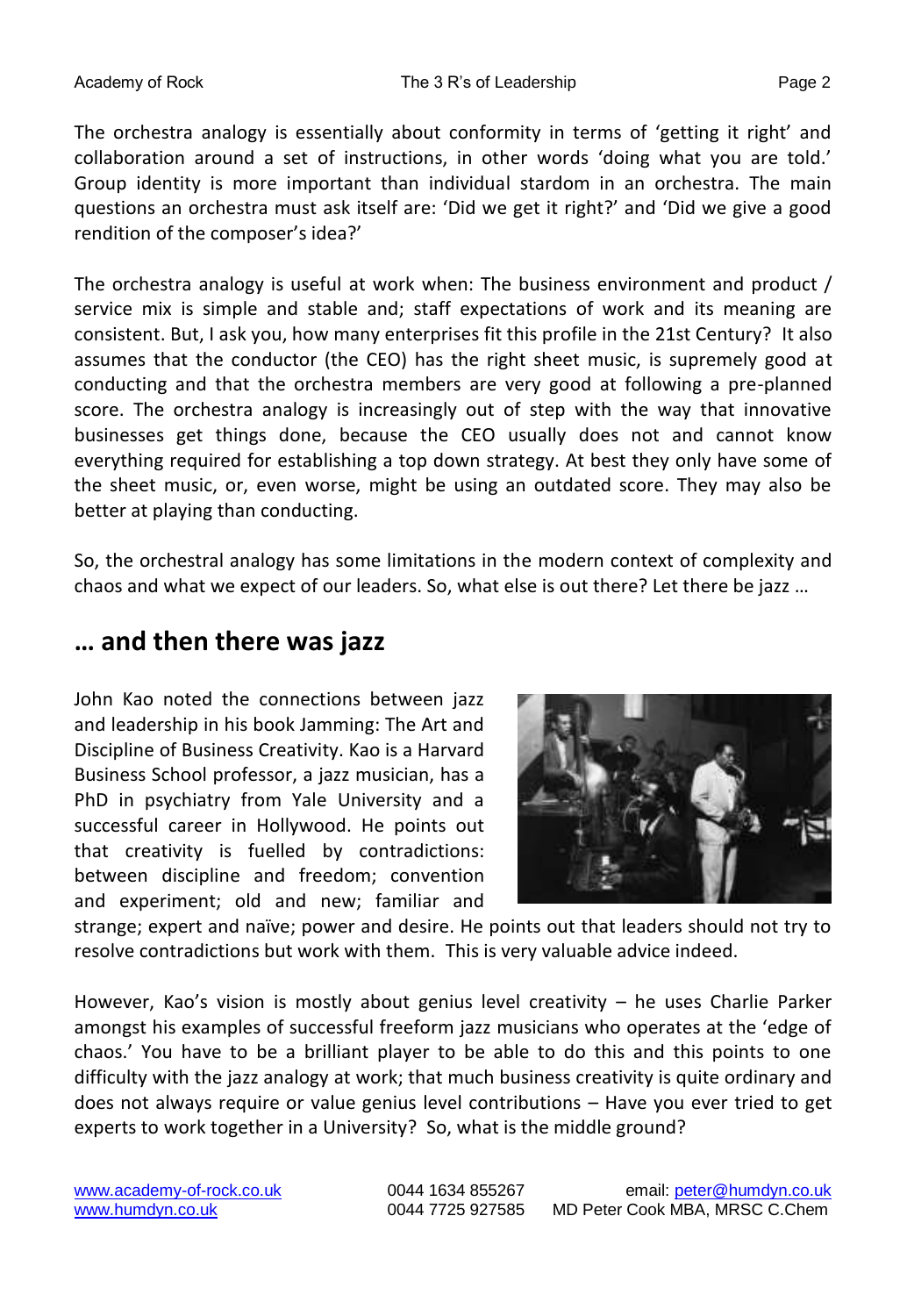Both the orchestra and the jazz analogies offer us complementary insights into leadership. The rock music analogy is essentially about breaking away from the score and doing your own thing but within the context of the overall structure, as endless improvisation and creativity are wasteful in terms of successful innovation. Unlike an orchestra, the individual is as important as the team in a rock band, although there are some star soloists. The main questions a successful rock band must ask itself are:



'Did we stand out from the crowd?' and 'How was the performance?' These are rather similar to the questions that  $21<sup>st</sup>$  century companies must ask: 'What difference do we make?' and 'What do our customers think of us?'

The rock music analogy is looser than the orchestra analogy, but not so chaotic as to need the genius level contributors required in the jazz analogy. It occupies the middle ground, which is where most  $21^{st}$  Century Businesses are, both tight and loose, both the team and the individuals matter, leaders at all levels, the customer is involved and engaged…



In practice of course, these divisions are blurred – there are orchestras that improvise and some jazz is very structured. Nonetheless, the broad facets of the analogy offer us important lessons on how to lead and manage  $21<sup>st</sup>$  Century Businesses.

[www.academy-of-rock.co.uk](http://www.academy-of-rock.co.uk/) 0044 1634 855267 email: [peter@humdyn.co.uk](mailto:peter@humdyn.co.uk) [www.humdyn.co.uk](http://www.humdyn.co.uk/) 0044 7725 927585 MD Peter Cook MBA, MRSC C.Chem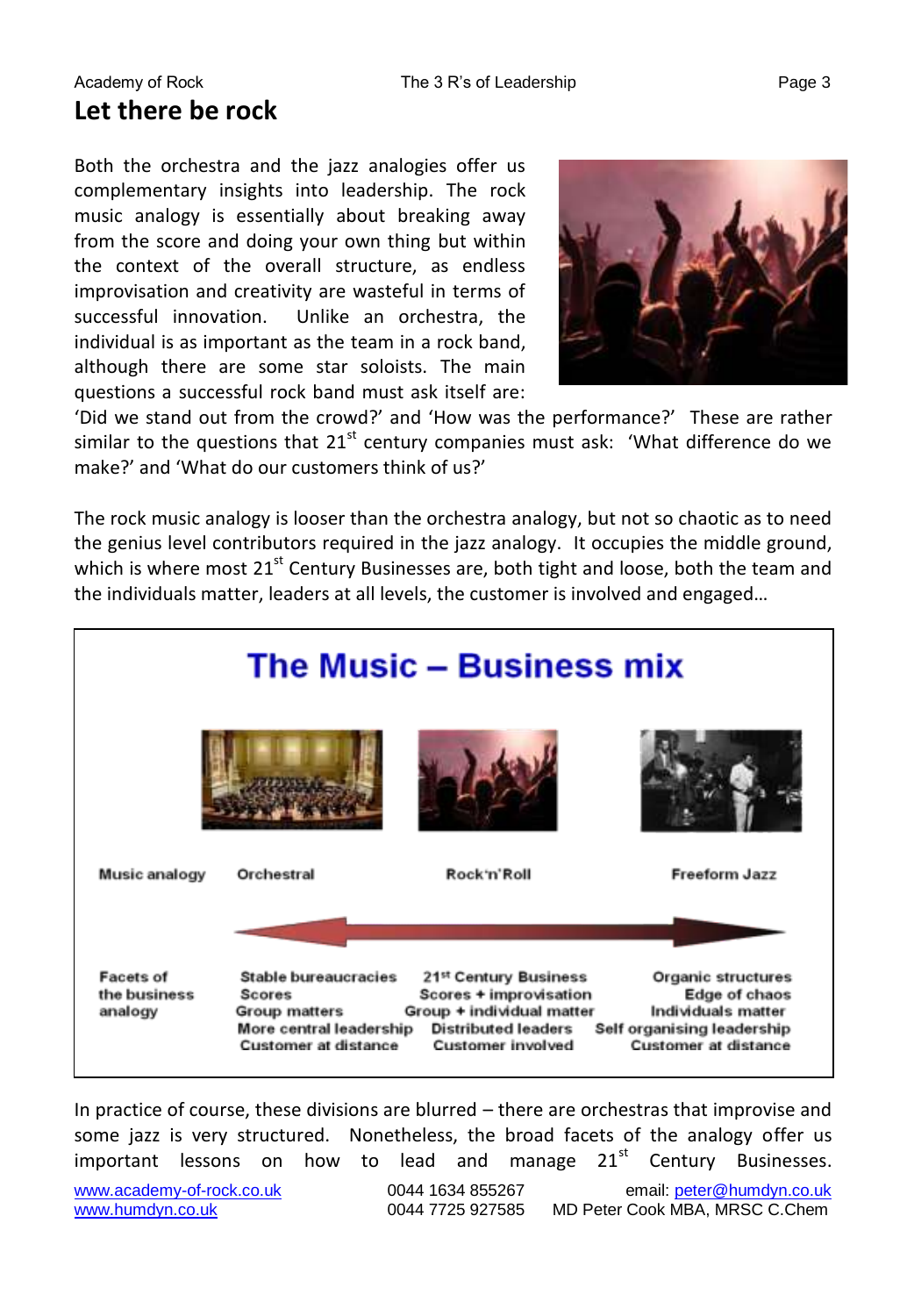#### Academy of Rock The 3 R's of Leadership Page 4

When John and I deliver keynote addresses interlaced with demonstrations of jazz and rock music, we often draw on parallel lessons from the world of music and the world of business. John's experience comes from his work as a professional musician, having played for Celine Dion, Anastasia and Shirley Bassey amongst many others. My own platform is the world of business, having worked internationally and supported by nearly 20 years of developing MBA level talents. Our diverse paths meet in the middle:

| <b>Lessons from music</b>                     | Parallel leadership lessons                |
|-----------------------------------------------|--------------------------------------------|
| Great musicians are emotionally intelligent.  | Great leaders also have personal mastery,  |
| When performing, whilst they often reach      | whilst also being able to tune in to the   |
| what Senge calls personal mastery or what     | world around them. This is what Daniel     |
| Csikszentmihalyi calls 'flow', they are also  | Goleman calls emotional intelligence,      |
| acutely aware of what is going on around      | comprising: self-awareness;<br>self-       |
| them. In other words, they have both          | and;<br>management; social awareness,      |
| internal and external mastery.<br>Bad         | relationship management. These are skills  |
| musicians live only inside their own heads.   | that can be learned/enhanced.              |
| musicians make<br>Great<br>complexity         | Great leaders make<br>complexity           |
| accessible to their audiences through the     | compellingly clear. They do this through   |
| use of a number of musical devices:           | providing sufficient structure to enable   |
| structure; individual role clarity; balancing | people to be their best. They also make    |
| teamwork/individuality and; ensuring all      | enough room in job design for individual   |
| understand and contribute to the overall      | talents/creativity to shine through in the |
| dynamics of the performance.                  | context of a team performance.             |
| Great musicians provide shared signals and    | Great leaders create capacity for self-    |
| codes to help others improvise which          | organisation, coherent and rapid change,   |
| utilise individual talents, without the need  | so that people can develop innovations     |
| for central command and control.              | that fit the strategy, without constant    |
|                                               | nannying from the corporate nerve centre.  |

As a new generation of leaders emerge from the tipping point of the financial meltdown and recession, they will need to have new ideas about leading and managing people. This will require both structure and improvisation, both control and creativity and leadership that recognises and rewards both individual and group achievement.

For more of this, do take a look at our book 'Sex, Leadership and Rock'n'Roll' on Amazon or via the [Academy of Rock Website.](http://www.academy-of-rock.co.uk/) Contact us to discuss your next corporate event or a much better way to learn about business.